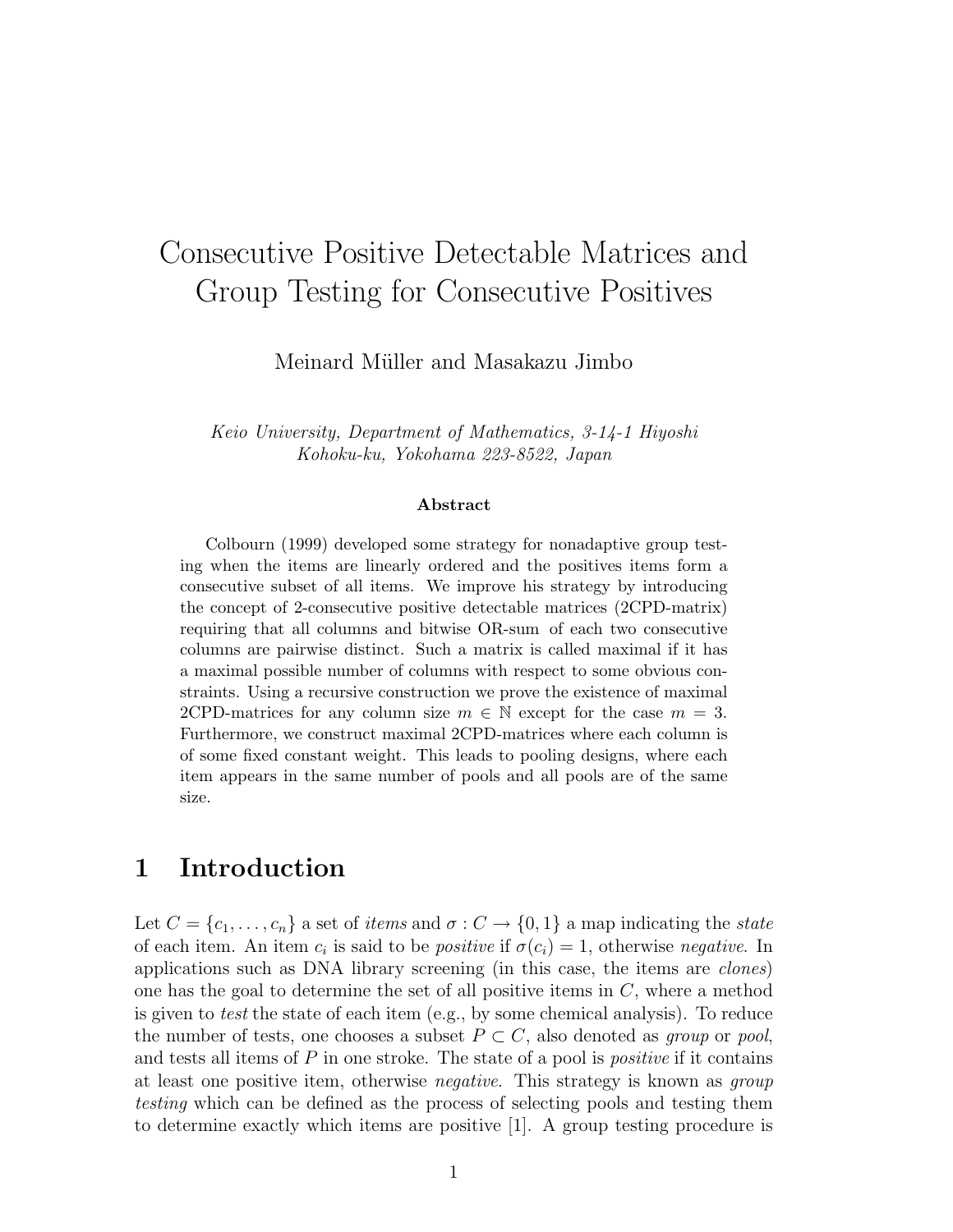called nonadaptive if all pools are specified a priori without knowing the state of other pools. In this case, the complexity of the group testing algorithm is given by the number of its pools. Note that it must be ensured by the group testing procedure that every possible set of positive items is distinguished. Each nonadaptive group test with  $n$  items and  $m$  pools can be represented by some  $m \times n$ -matrix  $H = (h_{ji})$  over GF(2), which we will refer to as *incidence matrix* of the group test. Here, the columns of  $H$  correspond to the items, the rows of H correspond to the pools, and  $h_{ji} = 1$  means that the jth pool contains the *i*th item  $c_i, 1 \leq j \leq m, 1 \leq i \leq n$ .

For an overview of different group testing methods and some of their applications we refer to [2]. Colbourn [1] considers the setting were the set C is equipped with a linear order  $c_i \prec c_{i+1}$ ,  $1 \leq i \leq n$ , and has the *d*-consecutive positive property, i.e., the set of positive items is a consecutive set with respect to the ordering  $\prec$  and contains at most d items. His main result can be summarized as follows.

**Theorem 1.1** The complexity of nonadaptive group testing for a set  $C$  of n items having the d-consecutive positive property is  $\Theta(d + \log_2 n)$ .

To prove the upper bound Colbourn designs a group testing algorithm which proceeds in two steps. In the first step, he considers the general case  $d \geq 2$ . The *n* items of C are partitioned into  $\lceil n/(d-1) \rceil$  linearly ordered subpools of  $(d-1)$  consecutive items respectively (except of the last subpool having possibly a smaller size). By assumption, at most two of these pools, which are then consecutive, are positive. The items of these positive pools can be tested individually in  $O(d)$ . Treating these subpools as items the general case can thus be reduced to the case  $d = 2$  which is dealt with in the second step. To this means, Colbourn constructs an  $m \times n$ -matrix  $H = (h_{ii})$  over GF(2) by adding three suitable rows to an incidence matrix of some Gray code and possibly deleting some columns. From this matrix H he gets a group test with  $m = \lceil \log_2 n \rceil + 3$  pools which accomplishes the task for the case  $d = 2$ .

In this paper we improve the group testing method of Colbourn [1] described above. The main idea of our construction is that in the case  $d = 2$  one can distinguish up to any two consecutive positive items if all columns of  $H$  as well as all vectors arising as bitwise OR-sum of two consecutive columns of H are pairwise distinct. We will denote such matrices as 2-consecutive positive detectable matrices or, for short, as 2CPD-matrices. In Section 2 we prove by some recursive construction the existence of such matrices having a maximal number of columns for any column size  $m \in \mathbb{N}$  except for the case  $m = 3$  (Theorem 2.4). Based on these maximal 2CPD-matrices one gets a group testing procedure for the case  $d = 2$  which needs  $m = \lceil \log_2 n \rceil + 1$  pools to test n items. If the number m of pools is fixed, this allows a group test of up to  $n = 2^{m-1}$  items. This improves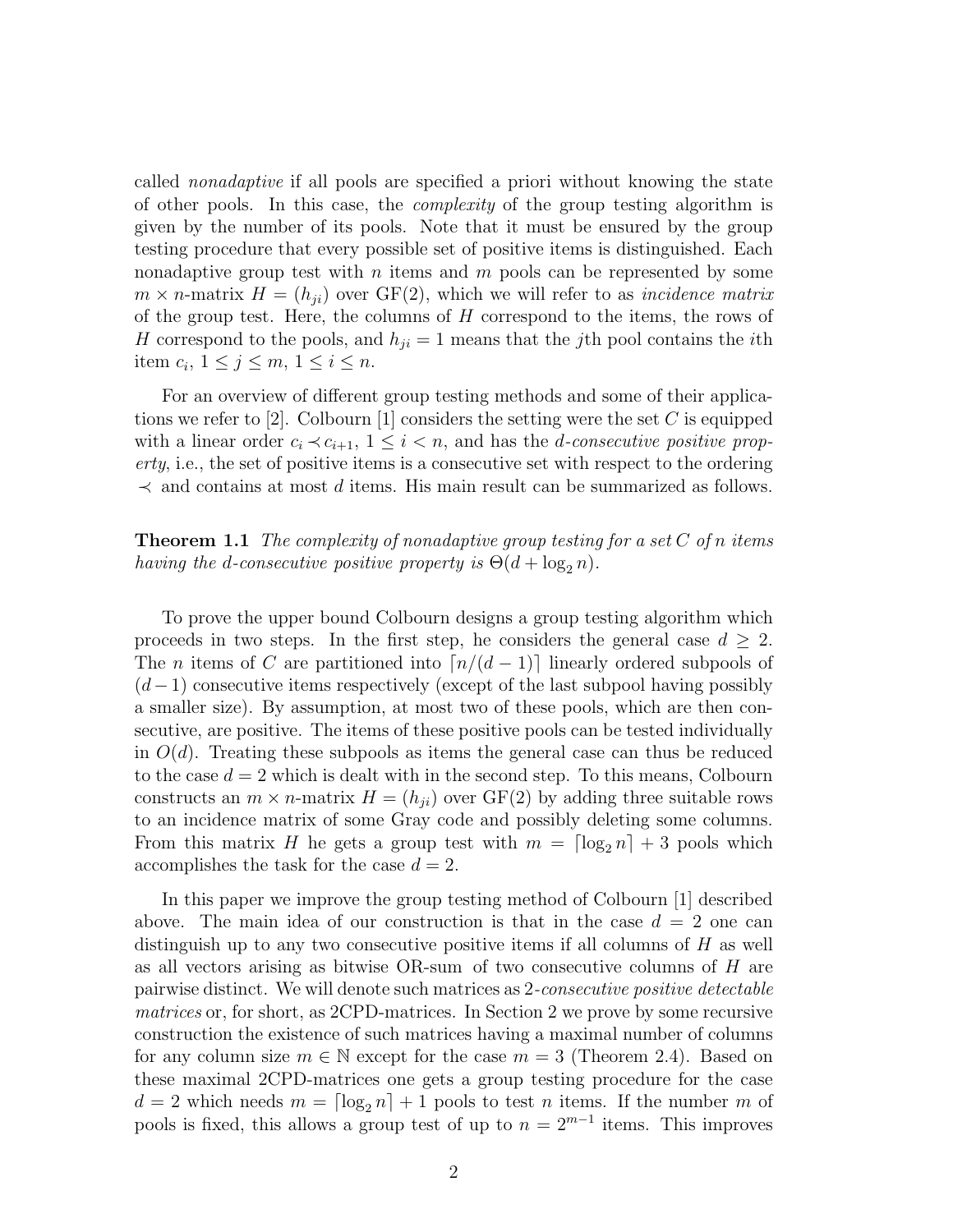Colbourn's construction by a factor of four with respect to the number of items and is optimal under all possible group testing algorithms for a set C having the 2-consecutive positive property.

In view of the application it is desirable that each item has the same replication number, i.e., it appears the same number of times in the pools. In other words, all columns of the incidence matrix  $H$  should have some fixed constant weight. In Section 3, we investigate 2CPD-matrices of some constant column weight  $r \in$ N. We give some recursive construction of such matrices having the maximal possible number of columns for any given column size  $m \in \mathbb{N}$  and weight r with  $1 \leq r \leq \lfloor \frac{m}{2} \rfloor$  (Theorem 3.6). We conclude with some final remarks and further references of related problems in Section 4.

## 2 Construction of Maximal 2CPD-Matrices

We start with a formal definition of 2-consecutive positive detectable matrices mentioned in the introduction. In the following, ∨ will denote the OR operation of two bits in GF(2), i.e.,  $0 \vee 0 = 0$  and  $0 \vee 1 = 1 \vee 0 = 1 \vee 1 = 1$ . For vectors over GF(2) this operation is understood componentwise.

**Definition 2.1** Let  $H = [x_1, x_2, \ldots, x_n]$  be an  $m \times n$ -matrix over GF(2) with column vectors  $x_i$ ,  $1 \leq i \leq n$ . Define  $y_i := x_i \vee x_{i+1}$ ,  $1 \leq i \leq n-1$ . Then H is called a 2-consecutive positive detectable matrix or, for short, a 2CPD-matrix iff the list

$$
x_1, x_2, \ldots, x_n, y_1, y_2, \ldots, y_{n-1}
$$

consists of pairwise distinct vectors. Define  $y_n := x_n \vee x_1$ . Then we say a 2CPDmatrix  $H$  is cyclic iff

 $x_1, x_2, \ldots, x_n, y_1, y_2, \ldots, y_n$ 

consists of pairwise distinct vectors.

Let H be a 2CPD-matrix as in Defintion 2.1. Then, we denote by  $H^{\vee}$  the  $m \times (2n-1)$ -matrix  $H^{\vee} := [x_1, y_1, x_2, y_2, x_3, \ldots, x_{n-1}, y_{n-1}, x_n]$ . In the cyclic case we similarly define  $H^{\otimes} := [x_1, y_1, x_2, y_2, x_3, \ldots, x_{n-1}, y_{n-1}, x_n, y_n].$  Obviously, from the definition follows that all vectors  $x_i$  and  $y_i$  are nonzero. Furthermore, since there are  $2^m$  vectors in  $GF(2)^m$  one gets  $2n - 1 \leq 2^m - 1$ , i.e.,  $n \leq 2^{m-1}$ . A 2CPD-matrix H is called maximal, or simply an M2CPD-matrix, iff  $n = 2^{m-1}$ . In this case any nonzero vector of  $GF(2)<sup>m</sup>$  appears exactly once as a column of  $H^{\vee}$ . Therefore, any M2CPD-matrix cannot by cyclic at the same time. However, cyclic 2CPD-matrices will play a crucial role in Section 3. In the following, let  $M2CPDM(m)$  denote the class of M2CPD-matrices of column size m. We will give some examples in the next lemma.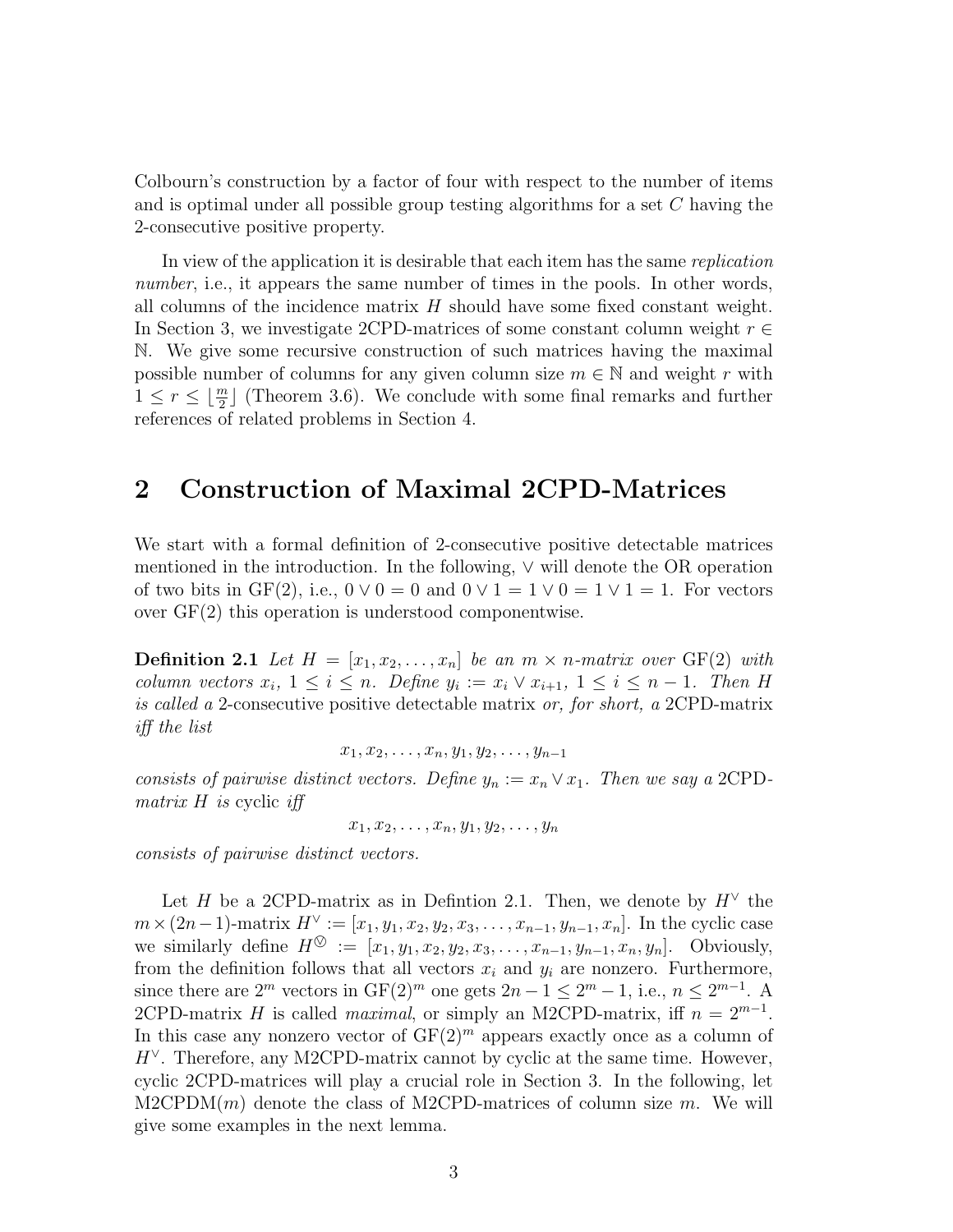**Lemma 2.2** For convenience, we write the OR-sums in  $H^{\vee}$  in italics.

(i) The following matrix is an M2CPD-matrix of column size  $m = 2$ :

$$
H = \left[ \begin{array}{cc} 0 & 1 \\ 1 & 0 \end{array} \right], \quad H^{\vee} = \left[ \begin{array}{cc} 0 & 1 & 1 \\ 1 & 1 & 0 \end{array} \right].
$$

- (ii) There is no M2CPD-matrix of column size  $m = 3$ .
- (iii) The following matrix is an M2CPD-matrix of column size  $m = 4$ :

$$
H = \begin{bmatrix} 1 & 0 & 1 & 0 & 0 & 0 & 1 & 0 \\ 1 & 0 & 0 & 1 & 0 & 1 & 0 & 0 \\ 0 & 1 & 0 & 0 & 0 & 1 & 0 & 1 \\ 0 & 1 & 1 & 0 & 1 & 0 & 0 & 0 \end{bmatrix}
$$
  

$$
H^{\vee} = \begin{bmatrix} 1 & 1 & 0 & 1 & 1 & 1 & 0 & 0 & 0 & 0 & 0 & 1 & 1 & 1 & 0 \\ 1 & 1 & 0 & 0 & 0 & 1 & 1 & 1 & 0 & 0 & 0 & 0 \\ 0 & 1 & 1 & 1 & 0 & 0 & 0 & 0 & 0 & 1 & 1 & 1 & 0 & 1 & 1 \\ 0 & 1 & 1 & 1 & 1 & 1 & 0 & 1 & 1 & 1 & 0 & 0 & 0 & 0 & 0 \end{bmatrix}
$$

(iv) The following matrix is an M2CPD-matrix of column size  $m = 5$ :

| $H=\left[ \begin{array}{rrrrrrrrrrrr} 0&0&1&0&0&0&0&0&1&0&1&0&1&0&1&1\\ 0&1&0&0&0&1&1&0&1&0&0&0&1&1&0&0\\ 1&0&1&0&0&0&1&1&0&1&0&1&0&0&0&0\\ 0&0&0&1&0&1&0&1&0&0&0&1&1&0&0&1\\ 1&0&1&0&1&0&0&1&0&0&0&0&0&1&1&0 \end{array} \right]$ |  |  |  |  |  |  |  |  |
|------------------------------------------------------------------------------------------------------------------------------------------------------------------------------------------------------------------------------------|--|--|--|--|--|--|--|--|
|                                                                                                                                                                                                                                    |  |  |  |  |  |  |  |  |
|                                                                                                                                                                                                                                    |  |  |  |  |  |  |  |  |
|                                                                                                                                                                                                                                    |  |  |  |  |  |  |  |  |
|                                                                                                                                                                                                                                    |  |  |  |  |  |  |  |  |

**Proof:** One directly checks that the matrices in (i), (iii) and (iv) meet the conditions of the definition. To show (ii), note that if there were an M2CPDmatrix of column size  $m = 3$  the columns  $x_1, \ldots, x_4$  must contain the three vectors of weight 1 and one vector of weight 2. Then, one easily checks that any such combination does not lead to an M2CPD-matrix.  $\Box$ 

To find the M2CPD-matrices in the cases  $m = 4$  and  $m = 5$  we first reduced the number of possible candidates by utilizing necessary conditions on the weight distribution of the column vectors  $x_i$ ,  $1 \leq i \leq n$ . (For example, all vectors of weight 1 must obviously be among the  $x_i$ 's.) Then, the M2CPD-matrices were constructed by assembling "locally defined building blocks". For higher dimensions, the following theorem gives some recursive construction for M2CPDmatrices.

**Proposition 2.3** The existence of some  $H \in M2CPDM(m)$ ,  $m > 2$ , implies the existence of some  $G \in \text{M2CPDM}(m+2)$ .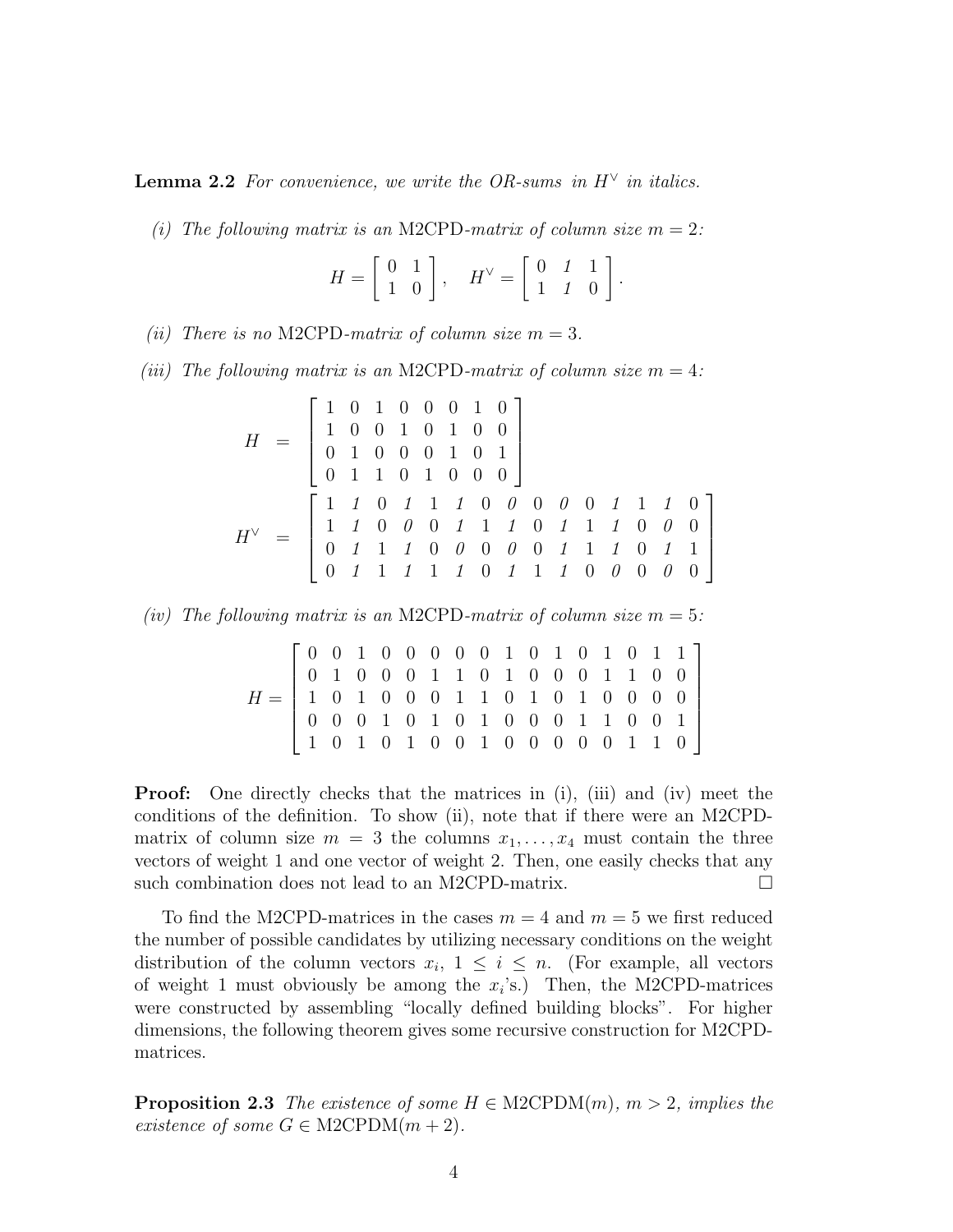**Proof:** Let  $H = [x_1, x_2, ..., x_n]$  be an M2CPD-matrix,  $m > 2, n = 2^{m-1}$ , and let  $y_i = x_i \vee x_{i+1}, 1 \leq i \leq n-1$ . Then, we define the  $(m+2) \times 4n$ -matrix G as follows:

|  |  | $G = \begin{bmatrix} 0 & 0 & x_n & x_{n-1} & \dots & x_2 & x_1 & x_1 & x_2 & \dots \\ 0 & 1 & 0 & 0 & \dots & 0 & 0 & 1 & 1 & \dots \\ 1 & 0 & 1 & 1 & \dots & 1 & 1 & 0 & 0 & \dots \end{bmatrix}$ |  |  |  |                                                                                                                                                                                                                                            |
|--|--|-----------------------------------------------------------------------------------------------------------------------------------------------------------------------------------------------------|--|--|--|--------------------------------------------------------------------------------------------------------------------------------------------------------------------------------------------------------------------------------------------|
|  |  |                                                                                                                                                                                                     |  |  |  | $\begin{array}{ccccccccc} \dots & x_{n-1} & x_n & x_{n-1} & \dots & x_2 & x_1 & x_2 & \dots & x_{n-1} & x_n \\ \dots & 1 & 1 & 1 & \dots & 1 & 0 & 0 & \dots & 0 & 0 \\ \dots & 0 & 0 & 1 & \dots & 1 & 0 & 0 & \dots & 0 & 0 \end{array}$ |

Since  $H \in \text{M2CPDM}(m)$ , the  $8n - 1$  nonzero vectors of  $\text{GF}(2)^{m+2}$  can be represented by

$$
\begin{bmatrix} \mathbf{0} \\ 0 \\ 1 \end{bmatrix}, \begin{bmatrix} \mathbf{0} \\ 1 \\ 0 \end{bmatrix}, \begin{bmatrix} \mathbf{0} \\ 1 \\ 1 \end{bmatrix}, \begin{bmatrix} x_i \\ a \\ b \end{bmatrix}, \begin{bmatrix} y_j \\ a \\ b \end{bmatrix}, 1 \leq i \leq n, 1 \leq j \leq n-1, a, b \in \{0, 1\}.
$$

Since G has 4n columns, it suffices to show that all of these  $8n-1$  vectors appear either as a column of  $G$  or as the OR-sum of two consecutive columns of  $G$ . This follows immediately for the vectors  $[x_i, a, b]^T$ ,  $2 \le i \le n-1, a, b \in \{0, 1\}$ , and  $[y_j, a, b]^T$ ,  $2 \le j \le n-2, a, b \in \{0, 1\}$ . For the remaining vectors this follows from the following representation of the matrix  $G^{\vee}$ :

|        |  |  |  | $G^{\vee} = \begin{bmatrix} 0 & 0 & 0 & x_n & x_n & y_{n-1} & x_{n-1} & \dots & x_2 & y_1 & x_1 & x_1 & x_1 & y_1 & x_2 & \dots \\ 0 & 1 & 1 & 1 & 0 & 0 & 0 & \dots & 0 & 0 & 0 & 1 & 1 & 1 & \dots \\ 1 & 1 & 0 & 1 & 1 & 1 & 1 & 1 & \dots & 1 & 1 & 1 & 1 & 0 & 0 & 0 & \dots \end{bmatrix}$ |  |  |  |                                                                                                       |  |
|--------|--|--|--|--------------------------------------------------------------------------------------------------------------------------------------------------------------------------------------------------------------------------------------------------------------------------------------------------|--|--|--|-------------------------------------------------------------------------------------------------------|--|
|        |  |  |  |                                                                                                                                                                                                                                                                                                  |  |  |  | $x_{n-1}$ $y_{n-1}$ $x_n$ $y_{n-1}$ $x_{n-1}$ $x_2$ $y_1$ $x_1$ $y_1$ $x_2$ $x_{n-1}$ $y_{n-1}$ $x_n$ |  |
|        |  |  |  |                                                                                                                                                                                                                                                                                                  |  |  |  | $\cdots$ 1 1 1 1 1 $\cdots$ 1 1 0 0 0 $\cdots$ 0 0 0 0                                                |  |
|        |  |  |  |                                                                                                                                                                                                                                                                                                  |  |  |  | $\ldots$ 0 0 0 1 1 $\ldots$ 1 1 0 0 0 $\ldots$ 0 0 0 $\vert$                                          |  |
| $\Box$ |  |  |  |                                                                                                                                                                                                                                                                                                  |  |  |  |                                                                                                       |  |

Note that in the case  $m = 2$ , i.e.,  $n = 2$ , the columns of the matrix  $G^{\vee}$  are not any longer pairwise distinct. For example, the vector  $[y_{n-1}, 1, 0]^T$  appears in this case more than once as OR-sum. Therefore, the condition  $m > 2$  is needed in the construction of Proposition 2.3. From Lemma 2.2 and Proposition 2.3 we get the following result.

Theorem 2.4 There exists a maximal 2-consecutive positive detectable matrix of any column size  $m \in \mathbb{N}$  except for  $m = 3$ .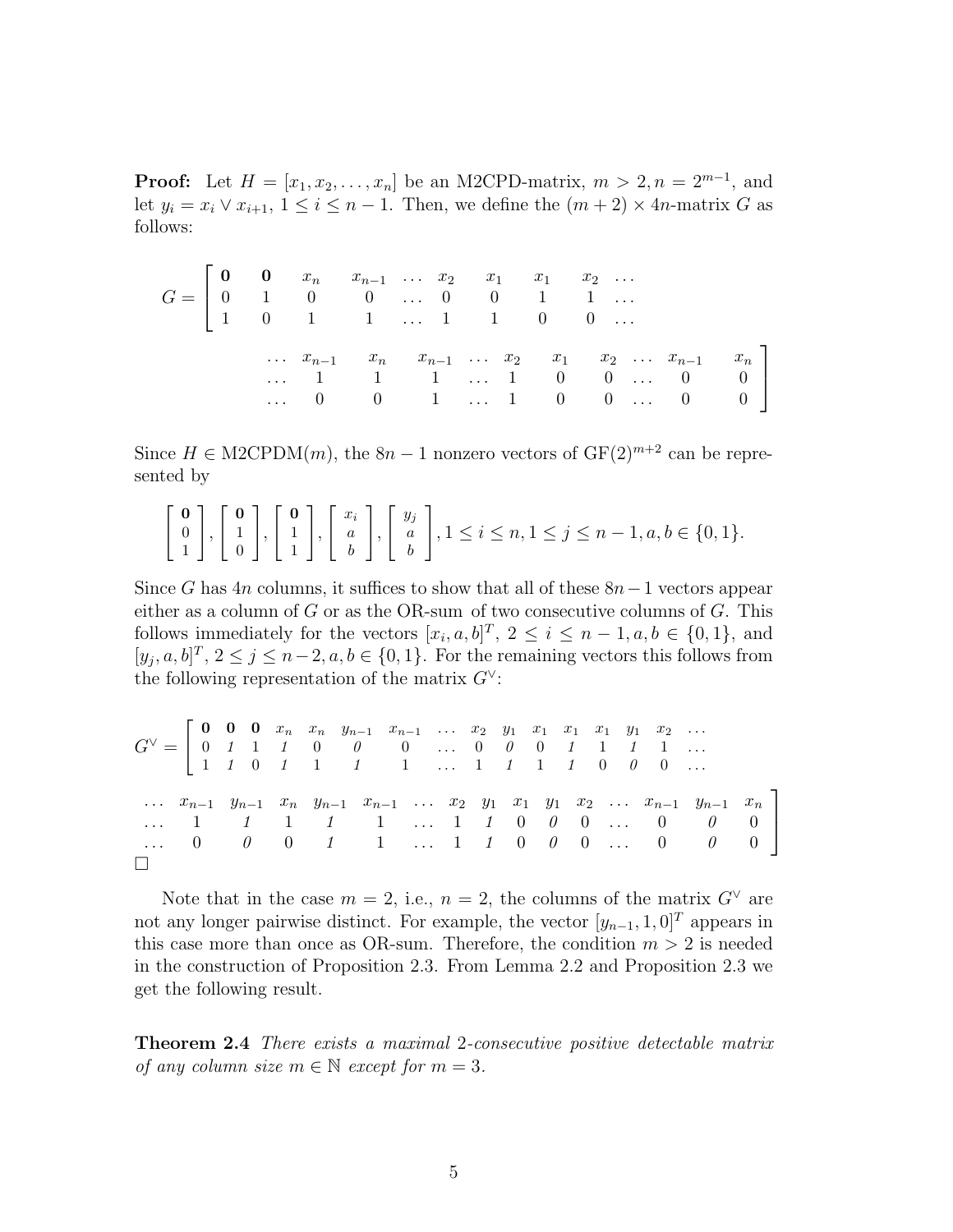#### 3 2CPD-Matrices of Constant Column Weight

As mentioned in the introduction any M2CPD-matrix  $H$  of column size  $m$  defines an optimal nonadaptive group testing procedure with m pools and  $n = 2^{m-1}$ items having the 2-consecutive positive property. In view of applications, however, M2CPD-matrices have the following two drawbacks. Firstly, the pool sizes (weight of the rows of H) are roughly between  $\frac{n}{3}$  and  $\frac{n}{2}$  which is too big for most applications. Secondly, the replication numbers of the items (weight of the corresponding columns of  $H$ ) differ considerable among each other. For example, in the matrix  $H$  of Lemma 2.2, (iv), the first item appears in two pools, the second one in one pool, and the third one in three pools. This is not acceptable for many applications where one demands some constant replication number independent of the respective item. To this means, we investigate in this section 2CPD-matrices with some constant column weight.

Let  $H = [x_1, x_2, \ldots, x_n]$  be a 2CPD-matrix of column size m where each column  $x_i$  is of weight r for some fixed  $1 \leq r \leq m, 1 \leq i \leq n$ . In this case, column  $x_i$  is or weight r for some fixed  $1 \le r \le m$ ,  $1 \le i \le n$ . In this case,<br>the number n of columns is obviously bounded by  $\binom{m}{r}$ . Let M2CPDM $(m, r)$ denote the class of 2-consecutive positive detectable matrices of column size  $m$ and of constant column weight r having the *maximal* possible number of columns<br> $r = {m \choose m}$ . The subglass of *qualia* (see Definition 2.1) matrices in M2CPDM(m, r)  $n = \binom{m}{r}$ . The subclass of *cyclic* (see Definition 2.1) matrices in M2CPDM $(m, r)$ will be denoted by  $CM2CPDM(m,r)$ . Let  $y_i := x_i \vee x_{i+1}, 1 \leq i \leq n-1$ , be defined as in Definition 2.1 and, in the cyclic case,  $y_n := x_n \vee x_1$ . Since the weight of each  $y_i$  is at least  $r + 1$ , one gets the following necessary condition.

**Lemma 3.1** Let  $H \in \text{M2CPDM}(m, r)$  and  $n := \binom{m}{r}$ ¢ be the number of columns of **Lemma 3.1** Let  $H \in \mathbb{N}$ <br>H. Then  $n \leq \sum_{\ell=r+1}^{m} \binom{m}{\ell}$  $\frac{2}{1}$  $\mathcal{L}$ PD $M(m,r)$  and  $n := {r \choose r}$  be the number of columns<br>+1. If, in addition, H is cyclic then  $n \leq \sum_{\ell=r+1}^{m} {m \choose \ell}$  $\frac{O}{\sqrt{2}}$ .

The following examples will illustrate the definitions and also constitute the starting matrices for the recursive constructions described below.

Example 3.2 We use the notation H,  $H^{\vee}$  and  $H^{\otimes}$  introduced in Section 2 and write, for convenience, the OR-sums in italics.

- (i) The identity matrix  $\mathrm{Id}_m$  of dimension  $m \in \mathbb{N}$  is in M2CPDM $(m, 1)$ . Furthermore, one has  $\mathrm{Id}_m \in \mathrm{CM2CPDM}(m,1)$  for  $m > 2$ .
- (ii) The following matrix H, given in the form  $H^{\vee}$ , is in M2CPDM(4, 2):

$$
H^{\vee} = \left[ \begin{array}{rrrrrrrr} 1 & 1 & 1 & 1 & 0 & 1 & 1 & 1 & 0 & 0 & 0 \\ 0 & 1 & 1 & 1 & 0 & 0 & 0 & 1 & 1 & 1 & 1 \\ 1 & 1 & 0 & 1 & 1 & 1 & 0 & 0 & 0 & 1 & 1 \\ 0 & 0 & 0 & 1 & 1 & 1 & 1 & 1 & 1 & 1 & 0 \end{array} \right]
$$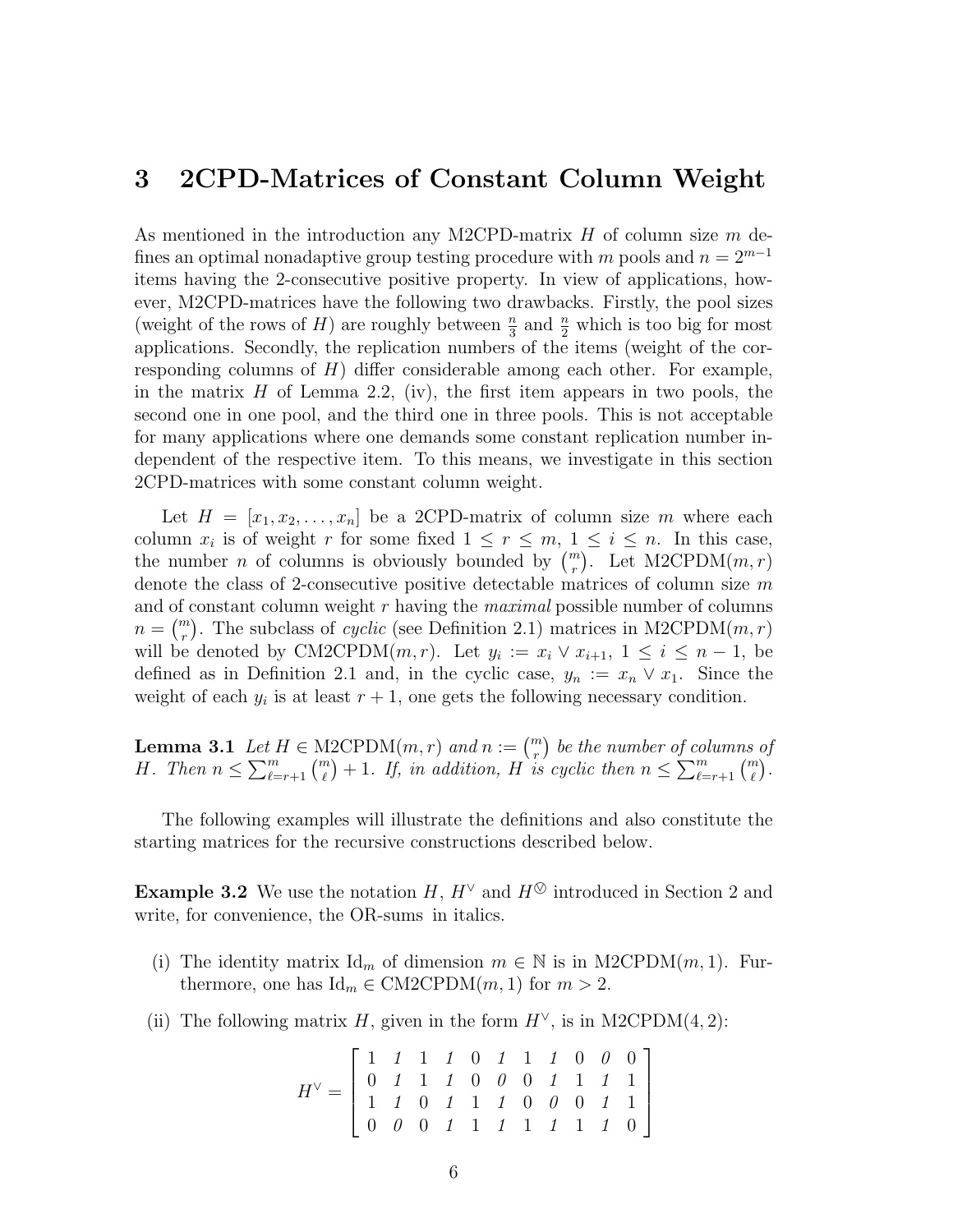Note that there is no cyclic matrix in  $M2CPDM(4, 2)$ . This follows directly from Lemma 3.1, since  $n =$ n:<br>14 2  $\mu$ trix in M2CP1<br> $= 6 > 5 = \binom{4}{3}$ 3  $\overline{\phantom{a}}$  $+$  $\frac{4}{14}$ 4  $\mathbf{C}^{\mathbf{A}}$ .

#### (iii) The following matrix H, given in the form  $H^{\odot}$ , is in CM2CPDM(5, 2):

$$
H^{\bigotimes} = \left[ \begin{array}{cccccccccccccccc} 1 & 1 & 0 & 0 & 0 & 0 & 0 & 1 & 1 & 1 & 1 & 0 & 1 & 1 & 1 & 0 & 0 & 0 & 1 \\ 0 & 1 & 1 & 1 & 0 & 0 & 0 & 0 & 0 & 1 & 1 & 1 & 0 & 0 & 0 & 1 & 1 & 1 & 1 \\ 0 & 0 & 0 & 1 & 1 & 1 & 0 & 1 & 1 & 1 & 0 & 1 & 1 & 1 & 0 & 0 & 0 & 1 & 1 & 1 \\ 0 & 0 & 0 & 0 & 0 & 1 & 1 & 1 & 0 & 0 & 0 & 1 & 1 & 1 & 1 & 1 & 1 & 0 & 0 \\ 1 & 1 & 1 & 1 & 1 & 1 & 1 & 1 & 0 & 0 & 0 & 0 & 0 & 0 & 0 & 0 & 0 & 0 & 1 \end{array} \right]
$$

(iv) The following matrix H is in  $CM2CPDM(6, 3)$ :

| $\left[\begin{array}{cccccccccccccccc} 1 & 1 & 1 & 0 & 0 & 0 & 1 & 1 & 0 & 0 & 1 & 1 & 0 & 1 & 1 & 1 & 0 & 0 & 0 & 0\\ 1 & 0 & 0 & 0 & 1 & 1 & 0 & 0 & 1 & 1 & 0 & 1 & 0 & 0 & 1 & 1 & 1 & 0 & 0 & 1\\ 0 & 0 & 1 & 1 & 0 & 0 & 0 & 1 & 0 & 1 & 1 & 0 & 1 & 0 & 0 & 1 & 1 & 1 & 0 & 1\\ 1 & 1 & 0 & 0 & 0 & 1 & 1 & 1 & 1 & $<br>$H = 1$ |  |  |  |  |  |  |  |  |  |  |  |
|-----------------------------------------------------------------------------------------------------------------------------------------------------------------------------------------------------------------------------------------------------------------------------------------------------------------------------------------|--|--|--|--|--|--|--|--|--|--|--|
|                                                                                                                                                                                                                                                                                                                                         |  |  |  |  |  |  |  |  |  |  |  |
|                                                                                                                                                                                                                                                                                                                                         |  |  |  |  |  |  |  |  |  |  |  |
|                                                                                                                                                                                                                                                                                                                                         |  |  |  |  |  |  |  |  |  |  |  |
|                                                                                                                                                                                                                                                                                                                                         |  |  |  |  |  |  |  |  |  |  |  |
|                                                                                                                                                                                                                                                                                                                                         |  |  |  |  |  |  |  |  |  |  |  |

Obviously, any permutation of the row vectors of a PD-matrix leads again to a PD-matrix. Furthermore, any cyclic shift of the column vectors of a cyclic PD-matrix will again define a cyclic PD-matrix. Since these observations will be useful in the later constructions, we note them down in the next lemma.

**Lemma 3.3** The class  $CM2CPDM(m, r)$  is invariant under row permutations and cyclic shifts of the column vectors. In other words, if  $H = [x_1, x_2, \ldots, x_n]$  is in  $CM2CPDM(m, r)$ , then

 $P\cdot [x_i, x_{i+1}, \ldots, x_n, x_1, \ldots, x_{i-1}]$ 

is also in CM2CPDM $(m, r)$  for any  $m \times m$ -permutation matrix P and any  $1 \leq$  $i \leq n$ .

It is easy to check that the necessary condition of Lemma 3.1 is fulfilled for any r satisfying  $1 \leq r \leq \lfloor \frac{m}{2} \rfloor$ ,  $m \in \mathbb{N}$ . In the following, our goal is to give some systematic construction of matrices in M2CPDM $(m, r)$  for all  $m \in \mathbb{N}$  and  $1 \leq r \leq \lfloor \frac{m}{2} \rfloor$ . We start with some simple recursive construction.

Lemma 3.4 Let  $A = [a_1, a_2, \ldots, a_k] \in \text{M2CPDM}(m, r-1), k = \binom{m}{r-1}$ r−1 ¢ , and **But EXECUTE:**  $B = [b_1, b_2, \dots, b_\ell] \in \text{M2CPDM}(m, r), \ell = {m \choose r}$ r ¢ . If  $a_k ∨ b_1 ≠ a_i ∨ a_{i+1}$  for all  $1 \leq i < k$  then

$$
C := \left[ \begin{array}{cccccc} a_1 & a_2 & \dots & a_{k-1} & a_k & b_1 & b_2 & \dots & b_{\ell-1} & b_{\ell} \\ 1 & 1 & \dots & 1 & 1 & 0 & 0 & \dots & 0 & 0 \end{array} \right]
$$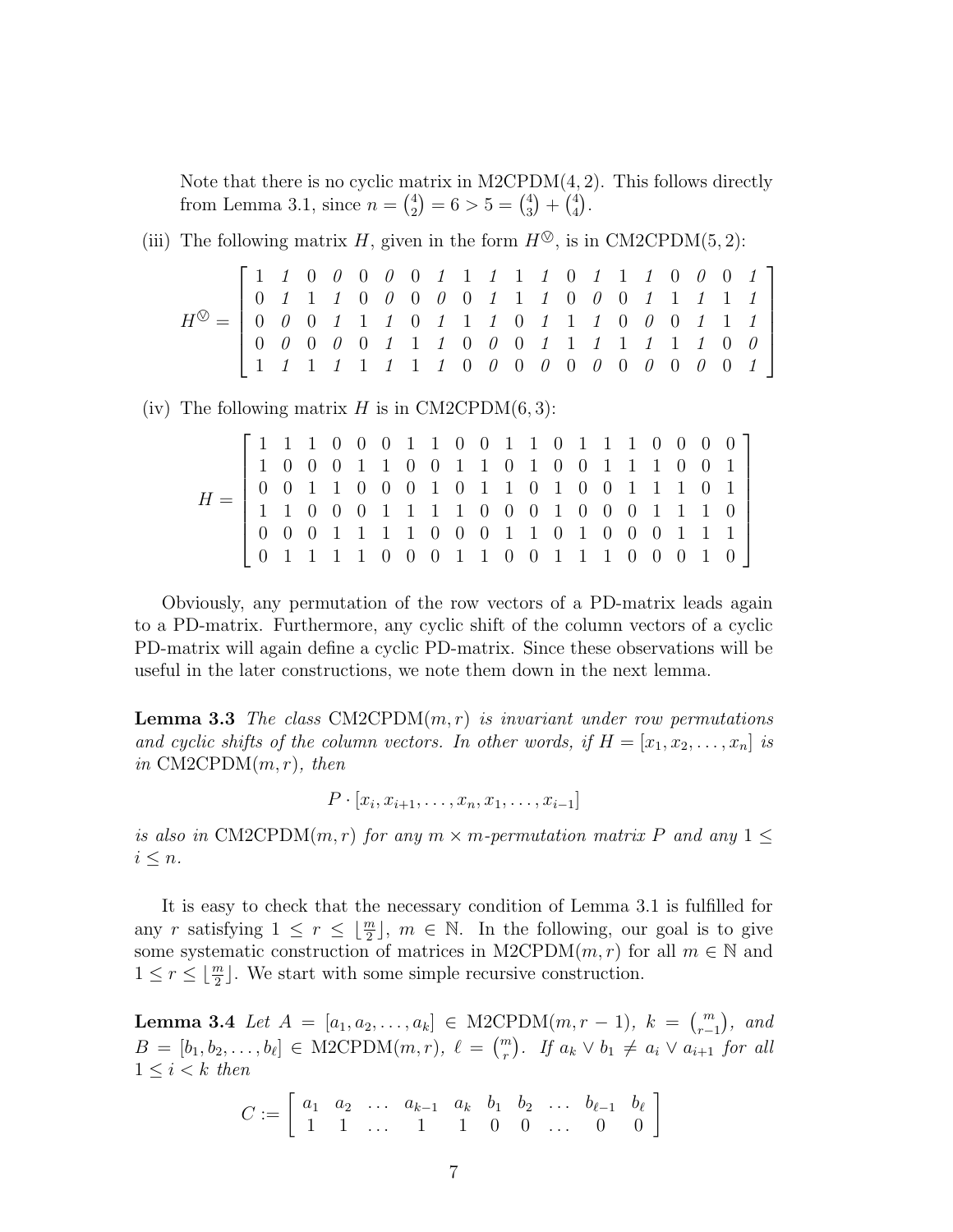defines a matrix in M2CPDM $(m+1, r)$ . If, in addition,  $b_{\ell} \vee a_1 \neq a_i \vee a_{i+1}$  for all  $1 \leq i \leq k$  and  $b_{\ell} \vee a_1 \neq a_k \vee b_1$ , then C is cyclic, i.e.,  $C \in \text{CM2CPDM}(m + 1, r)$ .

**Proof:** By the assumptions on A and B the columns of C are precisely the vectors of weight r of  $GF(2)^{m+1}$ . Observing the last component it follows immediately that all columns of C and all OR-sums of any two consecutive columns of C are pairwise different. In particular, for  $[a_k \vee b_1, 1]^T$  this follows from the condition posed on  $a_k \vee b_1$ . The additional assumption on  $b_\ell \vee a_1$  assures that  $[b_\ell \vee a_1, 1]^T$  also differs from all other vectors in question.  $\Box$ 

For example, the matrix (iii) of Example 3.2 has been obtained by this construction using  $Id_4$  as matrix A and the matrix (ii) of Example 3.2 as matrix B. Lemma 3.4 gives some recursive construction where the column size  $m$  increases. However, the weight  $r$  of the columns is kept fixed. The next proposition gives some recursive construction where r increases as well.

**Proposition 3.5** Let  $m \in \mathbb{N}$  be even. If there is an  $H \in \text{M2CPDM}(m, \frac{m}{2})$  then there is also some  $G \in \text{M2CPDM}(m+2, \frac{m}{2}+1)$ . Furthermore, if there is an  $H \in \text{CM2CPDM}(m, \frac{m}{2})$  then there is also some  $G \in \text{CM2CPDM}(m + 2, \frac{m}{2} + 1)$ .

Proof: We just consider the construction for the cyclic case which handles the noncyclic case as well. Let  $H = [x_1, x_2, \ldots, x_n] \in CM2CPDM(m, \frac{m}{2}), y_i :=$  $x_i \vee x_{i+1}, 1 \leq i \leq n-1$ , and  $y_n := x_n \vee x_1$ . Furthermore, let  $a_1, \ldots, a_\ell$  and  $b_1, \ldots, b_\ell$  the vectors in GF(2)<sup>m</sup> of weight  $\frac{m}{2} - 1$  and  $\frac{m}{2} + 1$  respectively, where  $\ell := {m \choose m/2-1} = {m \choose m/2+1}$ . By Corollary A.2 of the appendix and by relabelling ¢ vectors in GF(2)<sup>*m*</sup> or weight  $\frac{m}{2} - 1$  and  $\frac{m}{2} + 1$  respectively, where  $= {m \choose m/2+1}$ . By Corollary A.2 of the appendix and by relabelling the vectors  $b_j$  suitably, we may assume that there is some permutation  $\pi \in$  $\text{Sym}(\{1,\ldots,n\})$  such that  $a_j \subset x_{\pi(j)} \subset b_j$  for  $1 \leq j \leq \ell$ . Here, by  $u \subset v$  for two vectors  $u, v \in \mathrm{GF}(2)^m$  we mean that the support of u is contained in the one of v, i.e.,  $u \vee v = v$ . Note that all vectors of  $GF(2)^{m+2}$  of weight  $\frac{m}{2} + 1$  appear in the following list exactly once:

$$
\begin{bmatrix} x_i \\ 1 \\ 0 \end{bmatrix}, \begin{bmatrix} x_i \\ 0 \\ 1 \end{bmatrix}, 1 \le i \le n, \quad \begin{bmatrix} a_j \\ 1 \\ 1 \end{bmatrix}, \begin{bmatrix} b_j \\ 0 \\ 0 \end{bmatrix}, 1 \le j \le \ell.
$$
 (1)

First, we define an  $(m+2) \times 2n$ -matrix F consisting of the first  $2n$  vectors given First, we define an  $(m+2) \times 2n$ -matrix F consistion<br>in the list (1). Here, we use the fact that  $n = {m \choose m}$  $\binom{m}{m/2}$  is even for even m. Let

$$
F := \left[ \begin{array}{ccccccccccccc} x_1 & x_1 & x_2 & x_2 & x_3 & x_3 & x_4 & \dots & x_{n-2} & x_{n-1} & x_{n-1} & x_n & x_n \\ 0 & 1 & 1 & 0 & 0 & 1 & 1 & \dots & 0 & 0 & 1 & 1 & 0 \\ 1 & 0 & 0 & 1 & 1 & 0 & 0 & \dots & 1 & 1 & 0 & 0 & 1 \end{array} \right].
$$

Then  $F$  is obviously a cyclic 2CPD-matrix. Note that for even  $i$  the vectors  $[y_i, 1, 0]^T$  and for odd i the vectors  $[y_i, 0, 1]^T$  do not appear as OR-sum of two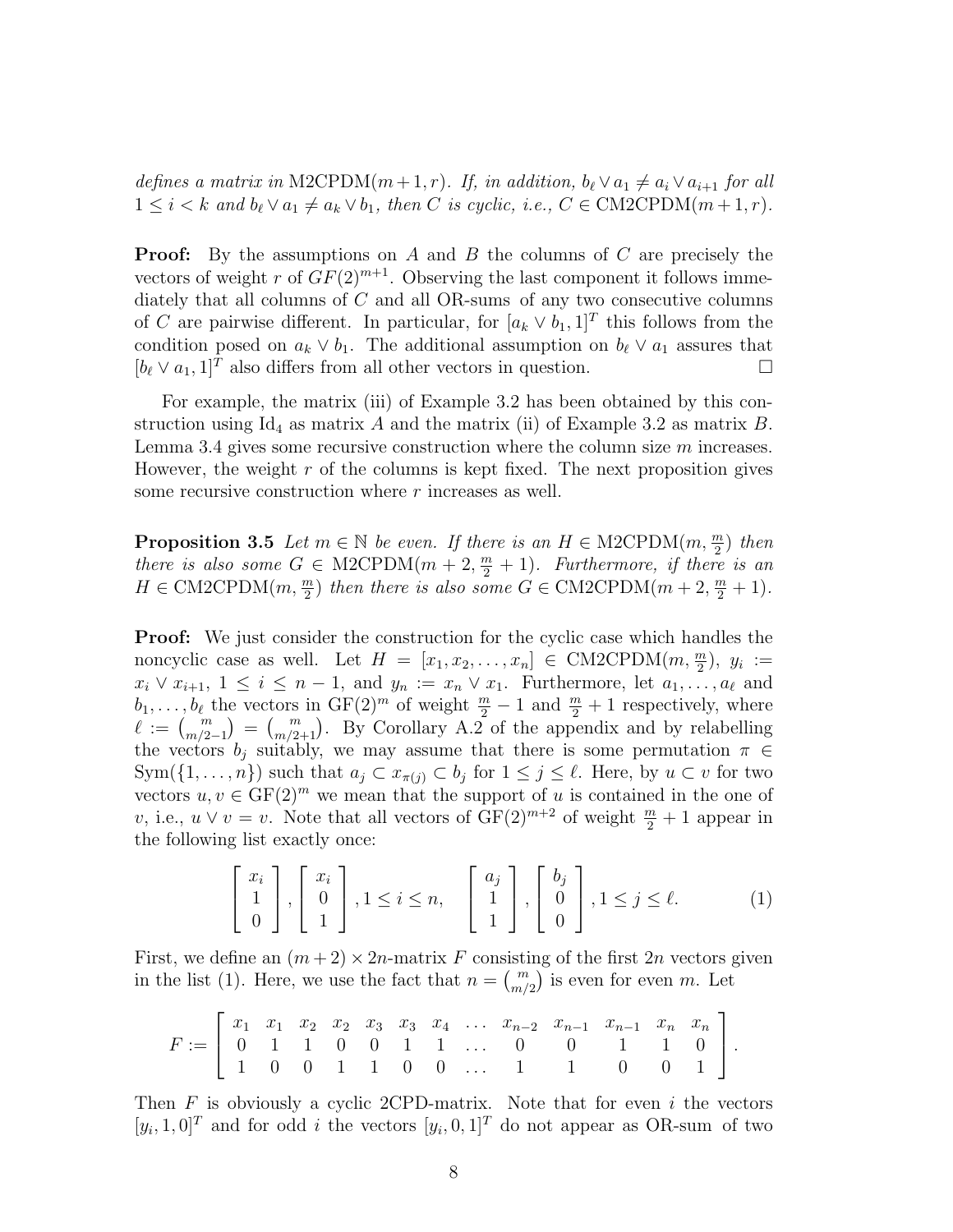consecutive columns of F or the last and first column of F,  $1 \leq i \leq n$ . We now extend the matrix  $F$  by inserting the remaining column vectors of the list (1). For any  $j, 1 \leq j \leq \ell$ , we insert the vectors  $[a_j, 1, 1]^T$  and  $[b_j, 0, 0]^T$  between  $[x_{\pi(j)}, 0, 1]^T$  and  $[x_{\pi(j)}, 1, 0]^T$ . The vector  $b_j$  might appear among the vectors  $y_i$ ,  $1 \leq i \leq n$ . However, from the note above it follows that either  $[b_j, 1, 0]^T$  (Case 1) or  $[b_j, 0, 1]^T$  (Case 2) does not appear as OR-sum of any two consecutive columns of F or the last and first column of F. Suppose  $\pi(j)$  is even. Then we insert the columns as follows:

Case 1: 
$$
\begin{array}{ccccccccc}\nx_{\pi(j)} & b_j & a_j & x_{\pi(j)} & & x_{\pi(j)} & a_j & b_j & x_{\pi(j)} \\
1 & 0 & 1 & 0 & \text{Case 2:} & 1 & 1 & 0 & 0 \\
0 & 0 & 1 & 1 & & 0 & 1 & 0 & 1\n\end{array}
$$

If  $\pi(j)$  is odd then we proceed in a similar way. (Just reverse the order of the columns in the above submatrices.) This defines an  $(m + 2) \times (2n + 2\ell)$ -matrix G consisting precisely of the vectors given in the list (1). Then the submatrix for Case 1 together with the OR-sums of two consecutive columns are given by

Case 1: 
$$
\begin{array}{ccccccccc}\nx_{\pi(j)} & b_j & b_j & b_j & a_j & x_{\pi(j)} & x_{\pi(j)} \\
1 & 1 & 0 & 1 & 1 & 1 & 0 \\
0 & 0 & 0 & 1 & 1 & 1 & 1\n\end{array}
$$

and similarly for Case 2. From this it is not hard to show that  $G$  indeed defines a matrix in  $CM2CPDM(m+2, \frac{m}{2}+1)$ .

From the last two recursive constructions we get the following main result of this section.

**Theorem 3.6** For any  $m \in \mathbb{N}$  and any  $r, 1 \leq r \leq \lfloor \frac{m}{2} \rfloor$ , there exists a matrix in M2CPDM $(m, r)$ . There is also a matrix in CM2CPDM $(m, r)$  except for the parameters  $m = 2, r = 1$  and  $m = 4, r = 2$ .

**Proof:** In the case  $r = 1$  one has  $\mathrm{Id}_m \in \mathrm{M2CPDM}(m,1)$  for  $m \in \mathbb{N}$  and  $\mathrm{Id}_m \in \mathrm{CM2CPDM}(m,1)$  for  $m > 2$ . The matrices (ii) and (iii) of Example 3.2 settle the cases  $M2CPDM(4, 2)$  and  $CM2CPDM(5, 2)$  respectively. Thus the claim of Theorem 3.6 is shown for  $m \leq 5$ . The matrix (iv) of Example 3.2 settles the case  $CM2CPDM(6, 3)$ . Now, using Proposition 3.5, we get matrices in CM2CPDM $(m, \frac{m}{2})$  for all even  $m \in \mathbb{N}$ .

It remains to show the claim for all  $m > 5$  and  $1 < r < \frac{m}{2}$  $\frac{m}{2}$  which will be done by induction on  $m$  using the above cases as starting matrices. Fix such an  $m$  and r and assume that the claim has already shown for  $m-1$ , i.e., we may assume the existence of some matrix  $A = [a_1, a_2, \ldots, a_k] \in CM2CPDM(m-1, r-1)$ and  $B = [b_1, b_2, \ldots, b_\ell] \in \text{CM2CPDM}(m - 1, r)$ . In case A and B satisfy the conditions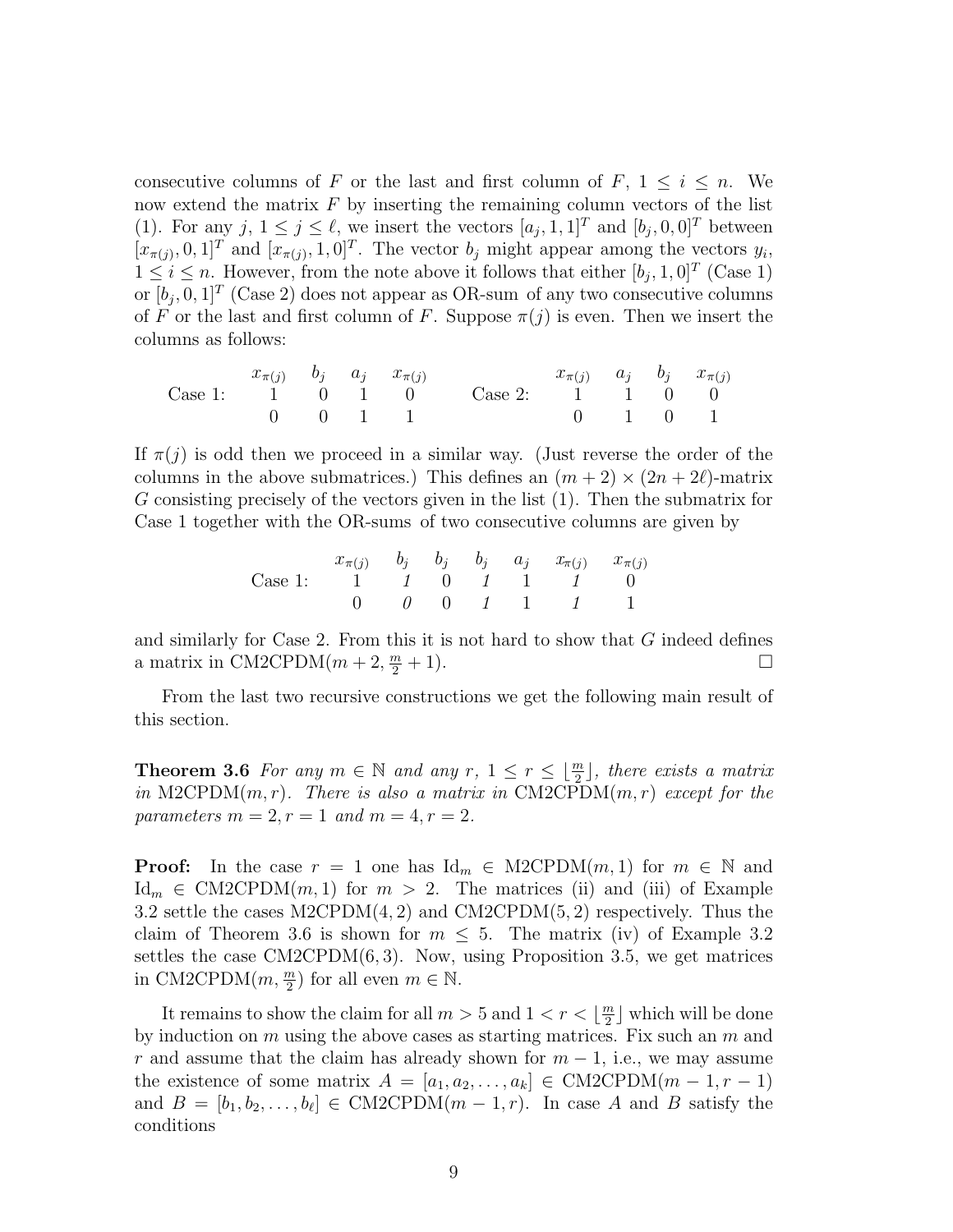(i)  $\{a_k \vee b_1, b_\ell \vee a_1\} \cap \{a_i \vee a_{i+1} \mid 1 \leq i \leq k\} = \emptyset$  and

(ii) 
$$
b_{\ell} \vee a_1 \neq a_k \vee b_1
$$
,

then Lemma 3.4 guarantees the existence of some matrix in  $CM2CPDM(m, r)$ which completes the proof of Theorem 3.6 in this case.

In general, however, conditions (i) and (ii) are not fulfilled. In the following we show that one can modify  $A$  and  $B$  so that these conditions are satisfied. This then finishes the proof. First, we assume that A contains two consecutive columns  $a_i$  and  $a_{i+1}$  such that  $a_i \vee a_{i+1}$  has weight  $r, 1 \leq i \leq k$ , or  $a_k \vee a_1$  has weight r. Similarly, we assume that B contains two consecutive columns  $b_j$  and  $b_{j+1}$  such that  $b_j \vee b_{j+1}$  has weight  $r+1$ ,  $1 \leq i \leq \ell$ , or  $b_{\ell} \vee b_1$  has weight  $r+1$ . By Lemma 3.3 we may permute the rows and cyclically shift the columns of A and B to get matrices of the same classes, respectively. Therefore, we may assume that A and B are of the following form where only the first and last columns are indicated:

$$
A = \begin{bmatrix} a_1 & a_k & b_1 & b_\ell \\ \vdots & \vdots & \vdots & \vdots \\ 1 & 1 & r-1 & 1 \\ 0 & \cdots & 1 & 1 \\ 0 & \cdots & 0 & 0 \\ 0 & 0 & 0 & 0 \\ \vdots & \vdots & \vdots & \vdots \end{bmatrix} \quad B = \begin{bmatrix} \vdots & & & \vdots & \vdots \\ 0 & & & 0 & 0 \\ 0 & & & \cdots & 0 \\ 1 & 1 & & & r \\ 1 & 1 & & & 0 \end{bmatrix}
$$

From  $r < \left\lfloor \frac{m}{2} \right\rfloor$  $\frac{n}{2}$  we get  $2r$  ≤ *m* − 1. Therefore, the vectors  $a_k \vee b_1$  and  $b_\ell \vee a_1$  have weight  $2r - 1$ . Since the weights of the vectors  $a_i \vee a_{i+1}, 1 \leq i \leq k$ , are at most  $2r-2$ , condition (i) is fulfilled. Furthermore,  $a_k \vee b_1 \neq b_\ell \vee a_1$  and condition (ii) holds as well.

Now, to finish the proof it suffices to show that any matrix  $H = |x_1, \ldots, x_n| \in$ CM2CPDM $(m, r)$ ,  $m \geq 5$ ,  $1 \leq r \leq \lfloor \frac{m}{2} \rfloor$ , constructed in the recursive process described above contains at least one pair of two consecutive columns  $x_i, x_{i+1}$ ,  $1 \leq i < n$ , or the pair  $x_n, x_1$ , such that the OR-sum  $x_i \vee x_{i+1}$  or  $x_n \vee x_1$  has weight  $r + 1$ . We denote the number of such pairs in H by  $\mu(H)$ . This number is clearly invariant under row permutations and cyclic shifts of columns of H. For  $m = 5$  we gave an explicit matrix in Example 3.2 (iii), for which obviously  $\mu(H) \geq 2$  holds. (The lower bound 2 suffices for our proof.) Furthermore, one clearly has  $\mu(\mathrm{Id}_m) \geq 2$  for all  $m > 2$  and also  $\mu(H) \geq 2$  for all matrices H in CM2CPDM $(m, \frac{m}{2})$ , m even,  $m \ge 6$ , constructed as described in Proposition 3.5. Finally, it is easy to see that the matrix  $C$  constructed from  $A$  and  $B$  as described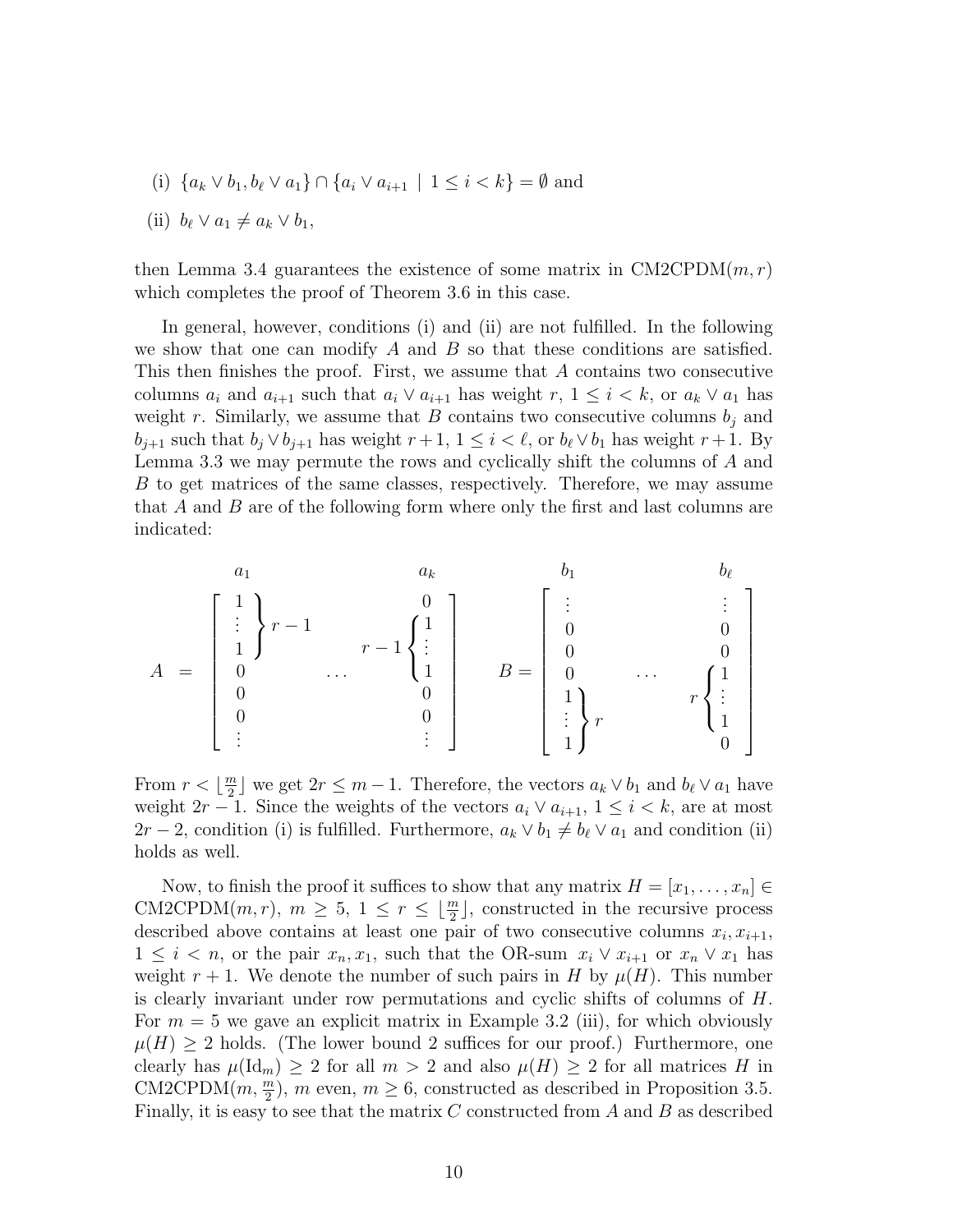in Lemma 3.4 satisfies  $\mu(C) \geq \mu(A) + \mu(B) - 2$ . From this follows  $\mu(H) \geq 2$  for all H constructed in the recursive process.  $\Box$ 

Finally, note that since any matrix  $H \in \text{M2CPDM}(m, r)$  contains each vector of weight r of  $GF(2)^m$  exactly once, it follows that each row of H has weight r or we $\frac{r}{m}$ . $\binom{m}{r}$  $\binom{n}{r}$ . In other words, the pool sizes of the corresponding group test all coincide. From Theorem 3.6 we get the following corollary.

**Corollary 3.7** For any  $m \in \mathbb{N}$  and any  $r, 1 \leq r \leq \lfloor \frac{m}{2} \rfloor$ , there is an optimal group testing procedure for items having the 2-consecutive positive property with<br> $\sum_{n=1}^{\infty}$  and  $\sum_{n=1}^{\infty}$  and  $\sum_{n=1}^{\infty}$  items where each item appears in exactly m m pools of size  $\frac{r}{m} \cdot {m \choose r}$  and  $n = {m \choose r}$  items, where each item appears in exactly r pools.

### 4 Final Remarks

Nonadaptive group testing has motivated many problems in combinatorial design theory. In this paper we have introduced and constructed certain classes of 2CPD-matrices which can be used in group testing procedures for items having the d-consecutive positive property (which can be reduced, as mentioned in the introduction, to the case  $d = 2$ . We want to emphasize that the problem, where one does not require the positives to be consecutive, is essentially different to the one discussed in this paper. The case, where one just assumes that the positive items are bounded by some number d, requires that the OR-sums of any  $d$  (not necessarily distinct) columns of the group testing incidence matrix are pairwise distinct. This problem has lead to the concept of d-disjunctive matrices. For an overview and further references concerning these matrices we refer the reader to [2, 4].

As is also pointed out in [1] or [4], error correction capability of group testing procedures is essential in view of applications such as DNA library screening. Therefore, extending the concept of 2CPD-matrices to error correcting codes is an ongoing research project of the authors. In general, it seems to be difficult to find maximal 2CPD-matrices, where the columns  $x_i$  and the OR-sums  $y_i$  cover all vectors of some error correcting code. For example, if one considers the code consisting of all even weighted vectors (which is a one-error decting code) nonexistence of maximal 2CPD-matrices can be shown for all columns sizes  $m \leq 8$ . We note that any maximal 2CPD-matrix over such a code would also give a solution to the dominance code problem (i.e., ordering codewords so that every two consecutive codewords have one dominating the other) which was solved by Sagols et. al. in [3] for  $m \geq 10$ . It would be interesting to know whether in this case there even exists a maximal 2CPD-matrix or not.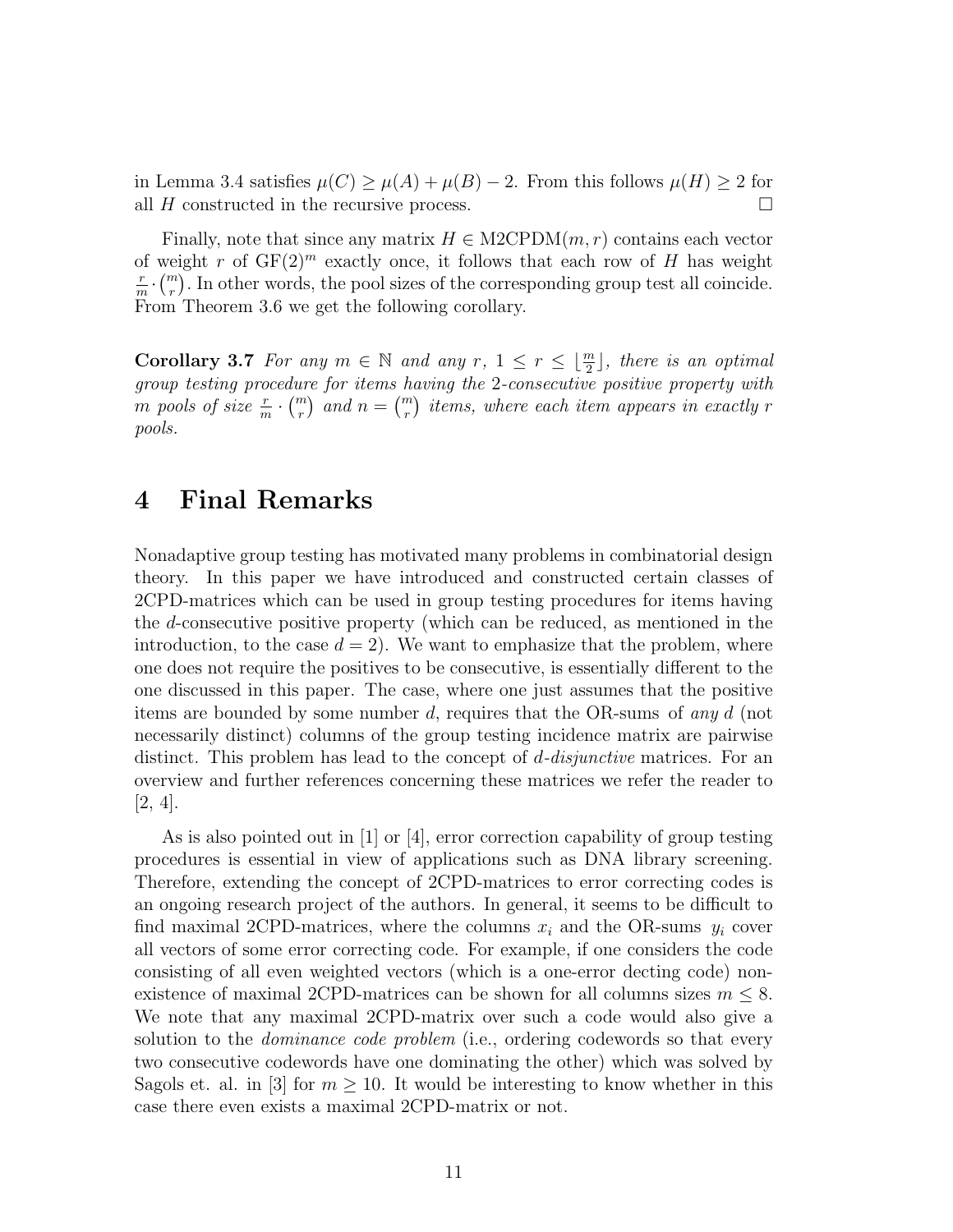# Appendix

In this appendix we give some recursive construction to partition the vectors of  $GF(2)<sup>m</sup>$  into dominating sequences of increasing weight for any  $m \in \mathbb{N}$ . This result is needed in form of Corollary A.2 in the proof of Proposition 3.5.

Let  $u, v \in \mathrm{GF}(2)^m$ , then we say that the vector v dominates the vector u if the support of u is contained in the one of v, i.e.,  $u \vee v = v$ . In this case we also write  $u \subset v$ . A sequence of pairwise different vectors  $S = (s_1, s_2, \ldots, s_k), s_i \in \mathrm{GF}(2)^m$ ,  $1 \leq i \leq k$ , is called an *increasing dominating sequences* if  $s_1 \subset s_2 \subset \ldots \subset s_k$ . Obviously, the maximal length of such a sequence is  $k = m + 1$ , which contains the vector of weight 0 as first and the vector of weight  $m$  as last element. In the following, we identify a sequence with its underlying set of vectors. If we remove a maximal increasing dominating sequence S from  $GF(2)<sup>m</sup>$ , any increasing dominating sequences consisting of vectors in  $GF(2)^m \setminus S$  has length at most dominating sequences consisting of  $m-1$  and there are at most  $\binom{m}{1} - \binom{m}{0}$  $\binom{m}{0} = m - 1$  such pairwise disjoint sequences. Continuing the same way, one arrives at the problem if there is a partition of  $GF(2)<sup>m</sup>$  into increasing dominating sequences such that among these sequences there are

- one sequence of length  $m + 1$ ,
- $\bullet$   $\binom{m}{1}$ 1 ¢  $\binom{m}{0}$  $\boldsymbol{0}$ ¢ sequences of length  $m-1$ ,
- $\bullet$   $\binom{m}{2}$ 2 ¢  $-\binom{m}{1}$ 1 ¢ sequences of length  $m-3$ , and, in general,
- $\bullet$   $\binom{m}{i}$ i ¢  $-\binom{m}{i}$ i−1 ¢ sequences of length  $m + 1 - 2i$  for  $0 \le i \le \lfloor \frac{m}{2} \rfloor$ .

In the following we show that there is such a partition of  $GF(2)^m$  for any  $m \in \mathbb{N}$ , which will be refered to as *optimal partition* and denoted by  $S<sup>m</sup>$ . Furthermore, the subset of sequences of  $\mathcal{S}^m$  having length  $m + 1 - 2i$  will be denoted by  $\mathcal{S}_i^m$ ,  $0 \leq i \leq \lfloor \frac{m}{2} \rfloor$ . For convenience, we also set  $\mathcal{S}_i^m := \emptyset$  for all  $i < 0$  or  $i > \lfloor \frac{m}{2} \rfloor$ .  $\frac{m}{2}$ ,  $i \in \mathbb{Z}$ . Let  $S = (s_1, s_2, \ldots, s_k)$  be an increasing dominating sequences in  $GF(2)^m$ . For notational reasons we identifiy S with an  $m \times k$ -matrix having  $s_i$  as ith column,  $1 \leq i \leq k$ . Then, we define the sequences

$$
S^- := \left[ \begin{array}{cccc} s_1 & s_2 & \dots & s_{k-1} \\ 1 & 1 & \dots & 1 \end{array} \right] \quad \text{and} \quad S^+ := \left[ \begin{array}{cccc} s_1 & s_2 & \dots & s_{k-1} & s_k & s_k \\ 0 & 0 & \dots & 0 & 0 & 1 \end{array} \right].
$$

Clearly,  $S^-$  and  $S^+$  define increasing dominating sequences in  $GF(2)^{m+1}$ . Now, we construct an optimal partition  $S^m$  by induction on  $m, m \in \mathbb{N}$ . For  $m = 1$ an optimal partition is defined by  $S^1 := \{01\}$ . Suppose we have constructed an optimal partition  $S^m$ , then define

$$
\mathcal{S}_i^{m+1} := \{ S^- \mid S \in \mathcal{S}_{i-1}^m \} \cup \{ S^+ \mid S \in \mathcal{S}_i^m \} \quad \text{for} \quad i \in \mathbb{Z}.
$$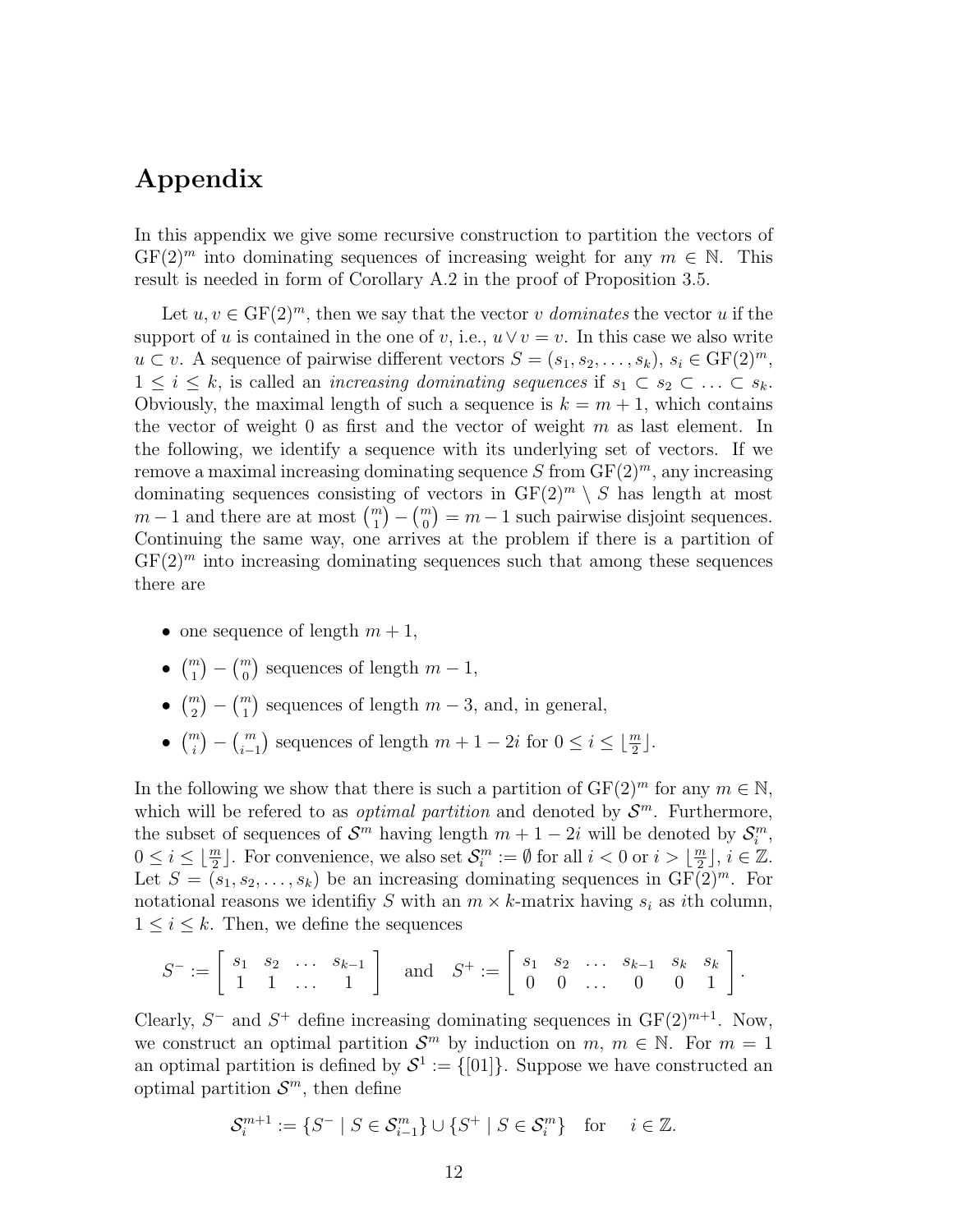Note that one has  $S_i^{m+1} = \emptyset$  for  $i < 0$  and  $i > \lfloor \frac{m+1}{2} \rfloor$ Note that one has  $\mathcal{S}_i^{m+1} = \emptyset$  for  $i < 0$  and  $i > \lfloor \frac{m+1}{2} \rfloor$ . Now, we set  $\mathcal{S}^{m+1} :=$  $_{i\in\mathbb{Z}}\mathcal{S}_{i}^{m+1}$  $\mathbb{S}^{m+1}$ . It is straightforward to show that  $\mathcal{S}^{m+1}$  indeed defines an optimal partition of  $GF(2)^{m+1}$  into increasing dominating sequences. One just has to observe that in the construction of  $S^{m+1}$  each vector of  $S^m$  is extended exactly two times – one time by 0 and one time by 1. We leave the details to the reader and give some examples instead.

$$
m = 1: \quad \mathcal{S}_0^1 = \{ [01] \}
$$
\n
$$
m = 2: \quad \mathcal{S}_0^2 = \left\{ \begin{bmatrix} 011 \\ 001 \end{bmatrix} \right\} \qquad \mathcal{S}_1^2 = \left\{ \begin{bmatrix} 0 \\ 1 \end{bmatrix} \right\}
$$
\n
$$
m = 3: \quad \mathcal{S}_0^3 = \left\{ \begin{bmatrix} 0111 \\ 0011 \\ 0001 \end{bmatrix} \right\} \qquad \mathcal{S}_1^3 = \left\{ \begin{bmatrix} 01 \\ 00 \\ 11 \end{bmatrix}, \begin{bmatrix} 00 \\ 11 \\ 01 \end{bmatrix} \right\}
$$
\n
$$
m = 4: \quad \mathcal{S}_0^4 = \left\{ \begin{bmatrix} 01111 \\ 00111 \\ 00011 \\ 00001 \end{bmatrix} \right\} \qquad \mathcal{S}_1^4 = \left\{ \begin{bmatrix} 011 \\ 001 \\ 000 \\ 111 \end{bmatrix}, \begin{bmatrix} 011 \\ 010 \\ 011 \\ 001 \end{bmatrix}, \begin{bmatrix} 000 \\ 111 \\ 011 \\ 001 \end{bmatrix} \right\} \qquad \mathcal{S}_2^4 = \left\{ \begin{bmatrix} 0 \\ 0 \\ 1 \\ 1 \end{bmatrix}, \begin{bmatrix} 0 \\ 1 \\ 0 \\ 1 \end{bmatrix} \right\}
$$

We summarize the result in the following Theorem.

**Theorem A.1** There is an optimal partition of  $GF(2)^{m}$  into increasing dominating sequences for any  $m \in \mathbb{N}$ .

From Theorem A.1 we immediately obtain the following corollary, which is used in the proof of Proposition 3.5.

Corollary A.2 Let  $m \in \mathbb{N}$  be an even number. Let  $x_1, \ldots, x_n$  denote the vec-**Corollary A.2** Let  $m \in \mathbb{N}$  be an even number. Let  $x_1, \ldots, x_n$  denote the vectors of weight  $\frac{m}{2}$  in  $GF(2)^m$ ,  $n := \binom{m}{m/2}$ . Similarly, let  $a_1, \ldots, a_\ell$  and  $b_1, \ldots, b_\ell$ denote the vectors in  $GF(2)^m$  having weight  $\frac{m}{2} - 1$  and  $\frac{m}{2} + 1$  respectively, where  $\ell := {m \choose m/2-1} = {m \choose m/2+1}$ . Then,  $\ell < n$  and there is some permutation  $\pi \in$ ¢ fors in GF(2)<sup>ar</sup> having weight  $\frac{n}{2} - 1$  and  $\frac{n}{2} + 1$  respectively, where<br>=  $\binom{m}{m/2+1}$ . Then,  $\ell < n$  and there is some permutation  $\pi \in$  $\text{Sym}(\{1,\ldots,n\})$  and some permutation  $\tau \in \text{Sym}(\{1,\ldots,\ell\})$  such that  $a_j \subset$  $x_{\pi(j)} \subset b_{\tau(j)}$  for  $1 \leq j \leq \ell$ .

#### References

[1] Colbourn, C. J.: Group testing for consecutive positives. Annals of Combinatorics 3 (1999), 37–41.